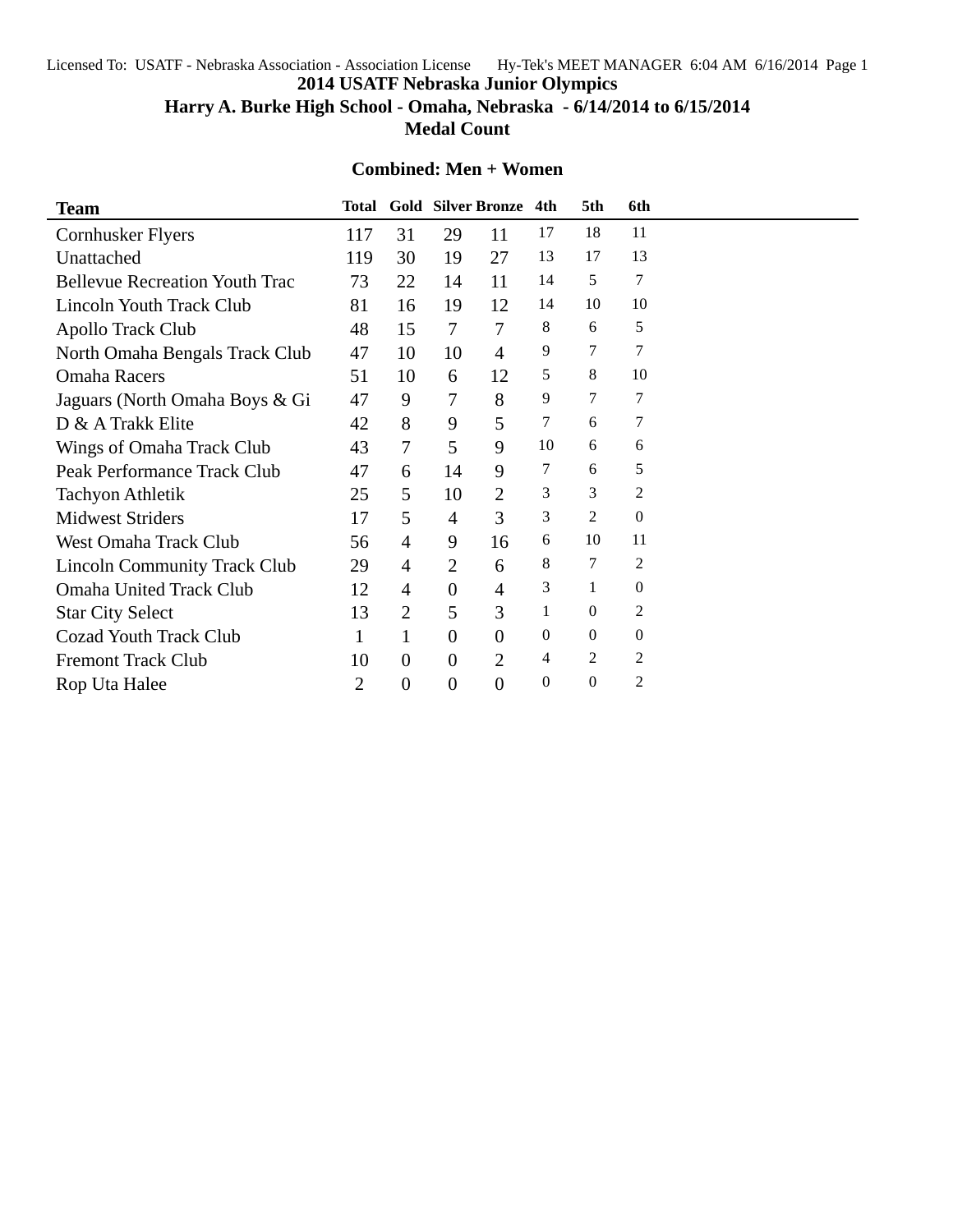Licensed To: USATF - Nebraska Association - Association License Hy-Tek's MEET MANAGER 6:04 AM 6/16/2014 Page 2

**2014 USATF Nebraska Junior Olympics**

**Harry A. Burke High School - Omaha, Nebraska - 6/14/2014 to 6/15/2014**

**Medal Count**

## **Men**

| <b>Team</b>                           | Total |                  |                | <b>Gold Silver Bronze</b> | 4th      | 5th      | 6th      |  |
|---------------------------------------|-------|------------------|----------------|---------------------------|----------|----------|----------|--|
| Cornhusker Flyers                     | 67    | 17               | 15             | 7                         | 8        | 10       | 10       |  |
| Unattached                            | 65    | 17               | 8              | 14                        | 9        | 10       | 7        |  |
| <b>Bellevue Recreation Youth Trac</b> | 36    | 15               | 6              | 6                         | 4        | 2        | 3        |  |
| Lincoln Youth Track Club              | 37    | 7                | 8              | 3                         | 7        | 5        |          |  |
| D & A Trakk Elite                     | 29    | 7                | $\overline{2}$ | 5                         | 5        | 4        | 6        |  |
| Jaguars (North Omaha Boys & Gi        | 21    | 6                | 3              | $\overline{2}$            | 3        | 4        | 3        |  |
| North Omaha Bengals Track Club        | 24    | 5                | 5              | 3                         | 3        | 5        | 3        |  |
| <b>West Omaha Track Club</b>          | 32    | $\overline{4}$   | 4              | 7                         | 4        | 8        | 5        |  |
| Peak Performance Track Club           | 22    | 3                | 6              | 6                         | 3        | 4        | $\theta$ |  |
| <b>Omaha Racers</b>                   | 16    | 3                | 4              | 3                         | 1        | 3        | 2        |  |
| Tachyon Athletik                      | 16    | $\overline{2}$   | 7              |                           | 2        | 2        | 2        |  |
| <b>Apollo Track Club</b>              | 16    | $\overline{2}$   | 5              |                           | 4        | 2        | 2        |  |
| Wings of Omaha Track Club             | 30    | $\overline{2}$   | 4              | 7                         | 7        | 4        | 6        |  |
| <b>Star City Select</b>               | 10    | $\overline{2}$   | 4              | 3                         | 1        | $\theta$ | $\theta$ |  |
| <b>Midwest Striders</b>               | 2     | 1                | 1              | 0                         | $\Omega$ | $\Omega$ | $\Omega$ |  |
| <b>Omaha United Track Club</b>        | 4     | 1                | $\theta$       |                           | 2        | $\Omega$ | $\Omega$ |  |
| <b>Fremont Track Club</b>             | 9     | $\overline{0}$   | $\theta$       | 2                         | 4        |          | 2        |  |
| <b>Lincoln Community Track Club</b>   | 6     | $\boldsymbol{0}$ | $\theta$       | $\overline{2}$            | 3        |          | $\theta$ |  |